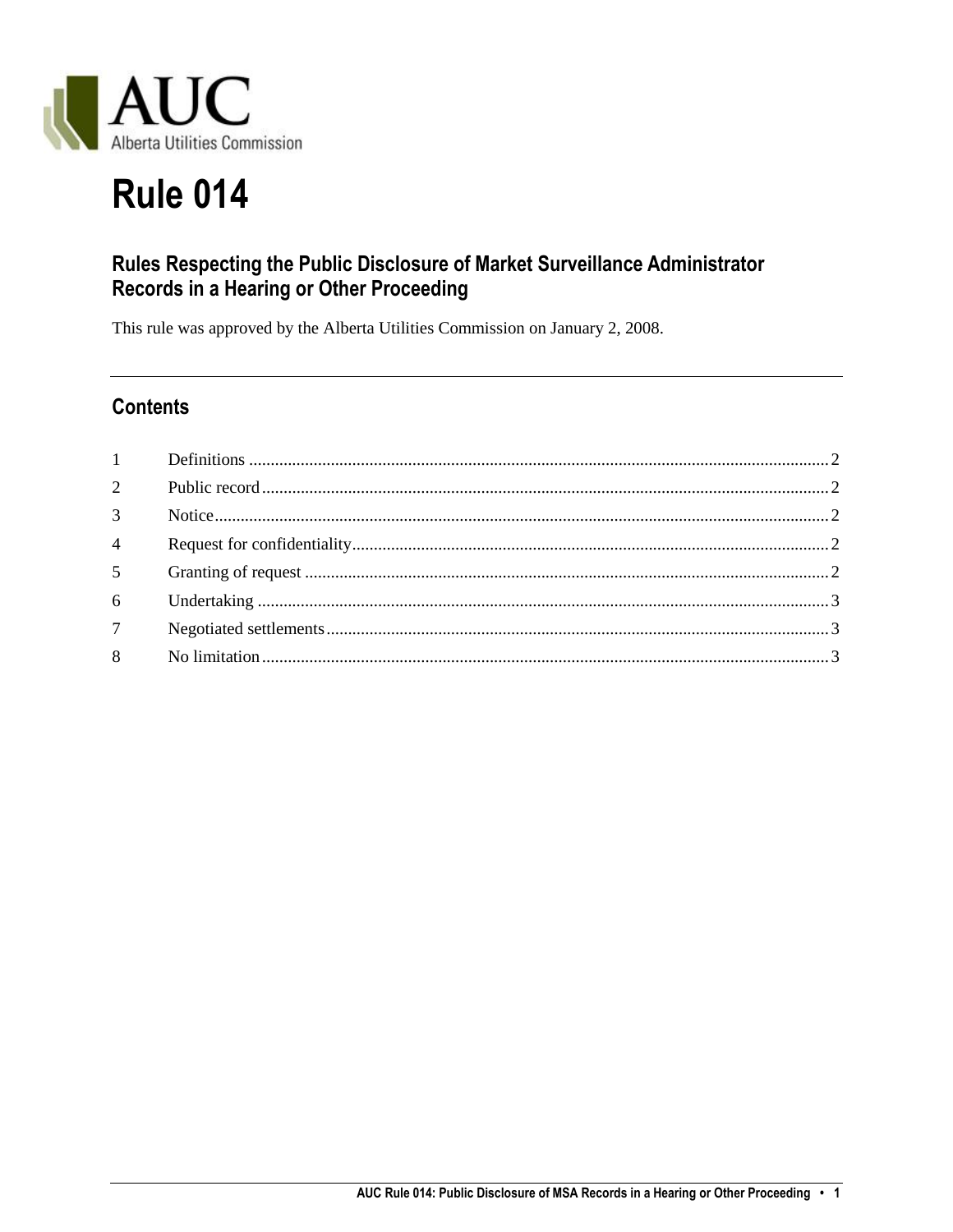#### <span id="page-1-0"></span>**1 Definitions**

In these rules,

- (a) "Act" means the A*lberta Utilities Commission Act*,
- (b) "Commission" means the Alberta Utilities Commission,
- (c) "confidential information" means information that is not available to the public, is proprietary or commercially sensitive, and was provided to the Market Surveillance Administrator on a confidential basis.

#### <span id="page-1-1"></span>**2 Public record**

Subject to Section 3, where the Market Surveillance Administrator gives a notice to the Commission requesting a hearing or other proceeding, records obtained by the Market Surveillance Administrator in the course of the investigation upon which it intends to submit in evidence shall be placed on the public record.

#### <span id="page-1-2"></span>**3 Notice**

If a person receives a notice from the Market Surveillance Administrator issued under sections 51 or 52 of the Act requesting a hearing or other proceeding and the person has provided confidential information to the Market Surveillance Administrator which the person wants to remain confidential, the person shall, within 5 business days following receipt of the notice, file with the Commission a request for confidentiality, in accordance with the *Rules of Practice* of the Commission and serve a copy of the request on the Market Surveillance Administrator and on any other persons named in the notice.

#### <span id="page-1-3"></span>**4 Request for confidentiality**

The request for confidentiality must

- (a) be in writing;
- (b) briefly describe
	- (i) the information which is the subject of the request,
	- (ii) the nature of the information,
	- (iii) the reasons for the request, including the specific harm that would result if the information were placed on the public record; and
- (c) indicate whether all or only a part of the information is the subject of the request.

#### <span id="page-1-4"></span>**5 Granting of request**

The Commission may, with or without a hearing, grant a request for confidentiality on any terms it considers appropriate